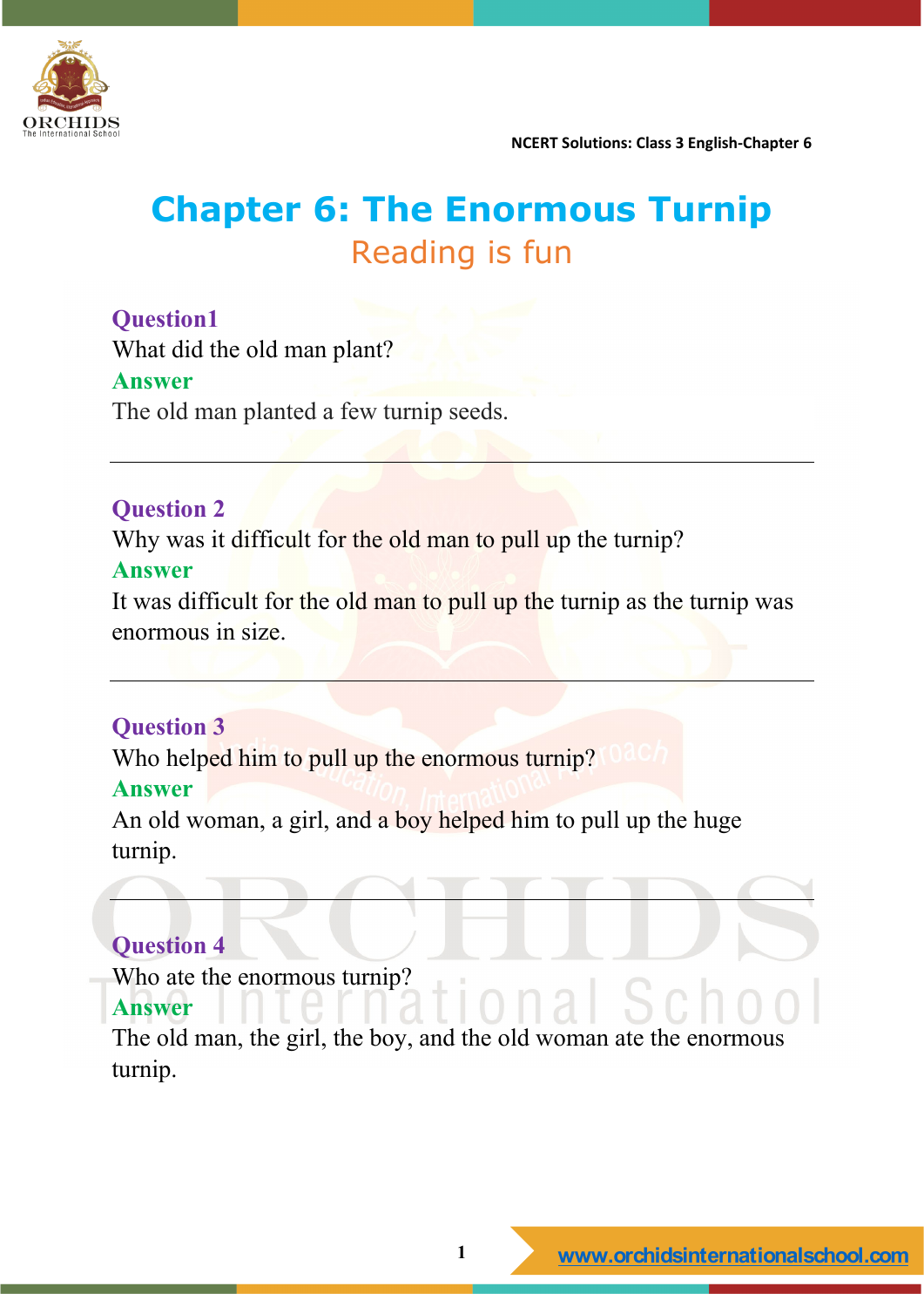

# Talk time

## **Question i:**

Name and draw four vegetables that have to be pulled out from the earth. Now name them in your own language.

## Answer:

The four vegetables in my language are:

| Onion - Pyaaz | Carrot – Gaajar      |
|---------------|----------------------|
| Potato - Aalu | Beetroot - Chukandar |

## Let's go shopping!

## **Question ii:**

How many vegetables can you find in this maze? Draw a circle around each word. One has been done for you.

| E                  | T                           | L             | B | Α            | $\mathcal{C}$ | $\mathbf{P}$ | G            |
|--------------------|-----------------------------|---------------|---|--------------|---------------|--------------|--------------|
|                    | $\overline{U}$              |               | Ε | $\mathbf{P}$ | K             | Ε            | Η            |
| X                  | R                           | F             | A | R            | W             | A            | S            |
| B                  | N                           | G             | Ñ |              | A             | S            | Z            |
| T                  |                             | М             | S | R            | E             | S            | J            |
| A                  | P                           | B             | D |              | Y             | V            | Ζ            |
| P                  | D                           | $\cap$        | A | R            | R             |              |              |
| $\left( \ \right)$ | J                           | O             | Y | М            | F             | O            | D            |
| T                  | $\mathcal{C}_{\mathcal{C}}$ | K             |   |              | O             | Η            | $\mathbf{P}$ |
| A                  | N                           | T             | O | М            | Α             | T            | O            |
| T                  | W                           | $\mathcal{C}$ | J | E            | Η             |              |              |
| ∩                  |                             | F             | T | G            | $\rm X$       | N            | K            |

## **2 [www.orchidsinternationalschool.com](http://www.orchidsinternationalschool.com)**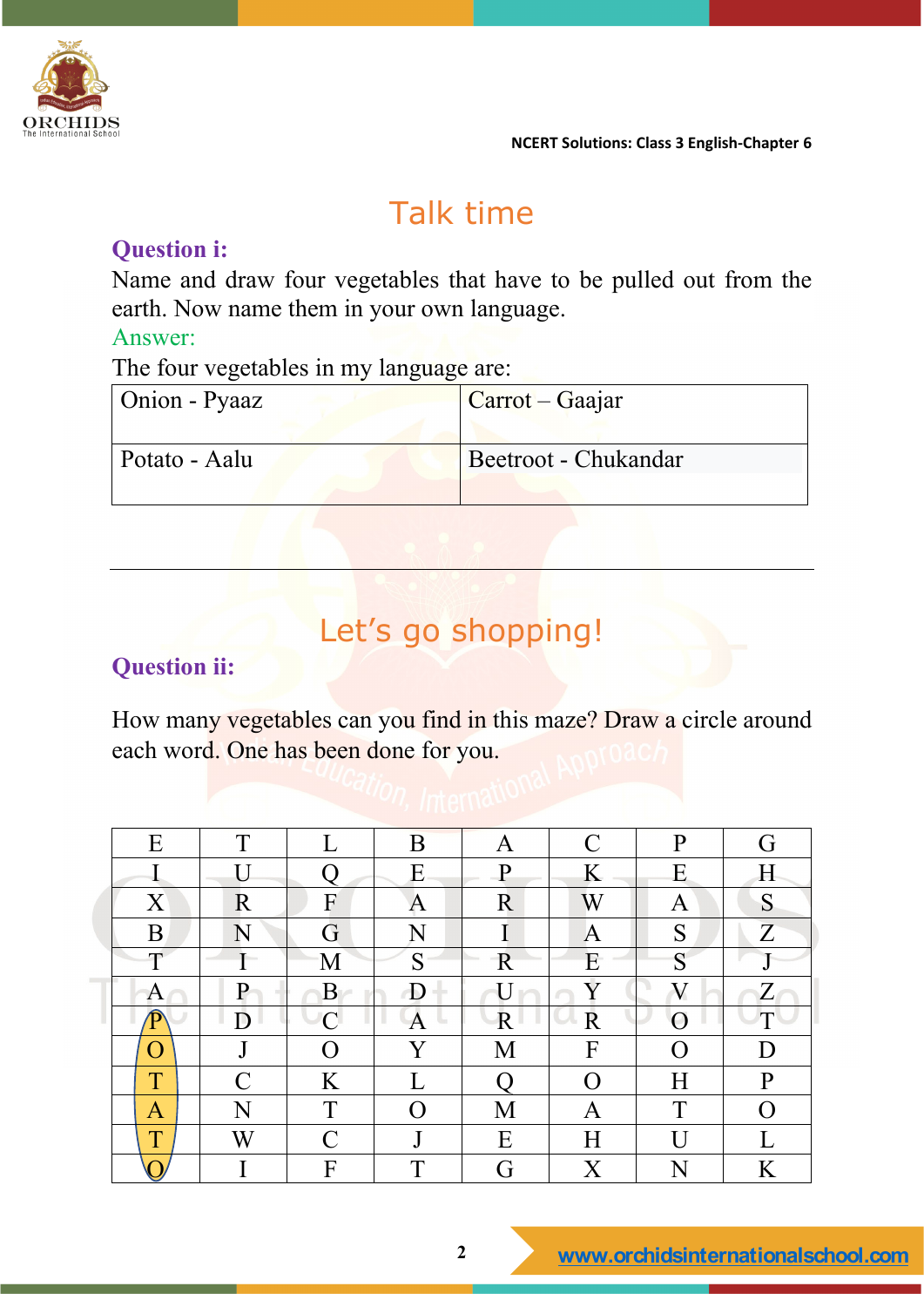

| Ε              |                    |                | Β                       | Α              | $\mathcal{C}$    |                       | G            |
|----------------|--------------------|----------------|-------------------------|----------------|------------------|-----------------------|--------------|
|                |                    |                | E                       | $\mathbf{P}$   | K                | Ε                     | Η            |
| $\overline{X}$ | R                  | F              | A                       | R              | W                | A                     | S            |
| B              | $\rm N$            | G              | $\overline{\rm N}$      |                | A                | S                     | Z            |
| T              |                    | M              | S                       | R              | E                | S                     |              |
| Α              | $\rm P$            | $\overline{B}$ |                         | $\overline{I}$ | Y                | $\boldsymbol{\nabla}$ | Z            |
|                |                    |                |                         |                |                  |                       |              |
| D              | D                  |                |                         | R              | $\mathbf R$      |                       |              |
| $\bigcap$      | J                  | ∩              | $\overline{\mathrm{Y}}$ | M              | $\boldsymbol{F}$ |                       |              |
|                | $\subset$          | K              |                         |                | $\overline{O}$   | Η                     | $\mathbf{P}$ |
| Α              | $\overline{\rm N}$ |                |                         |                | Α                |                       |              |
| T              |                    | $\mathcal{C}$  | J                       | E              | Η                |                       |              |

### **Answer:**

# Game of Opposites

## **Question iii:**

The entire class can be divided into two groups where one group says one word and the second group says the opposite word.

––––––––––––––––––––––––––––––––––––––––––––––––––––––

| <b>Group I</b> |                                              | <b>Group II</b> |                                                                  |
|----------------|----------------------------------------------|-----------------|------------------------------------------------------------------|
| pull           |                                              | push            |                                                                  |
| black          |                                              |                 |                                                                  |
| true           |                                              |                 |                                                                  |
| right          |                                              |                 |                                                                  |
|                |                                              |                 | This is how the game goes on. Some words are suggested here. You |
|                | may pick up some more words from the lesson. |                 |                                                                  |
|                | far, good, dark, up, old                     |                 |                                                                  |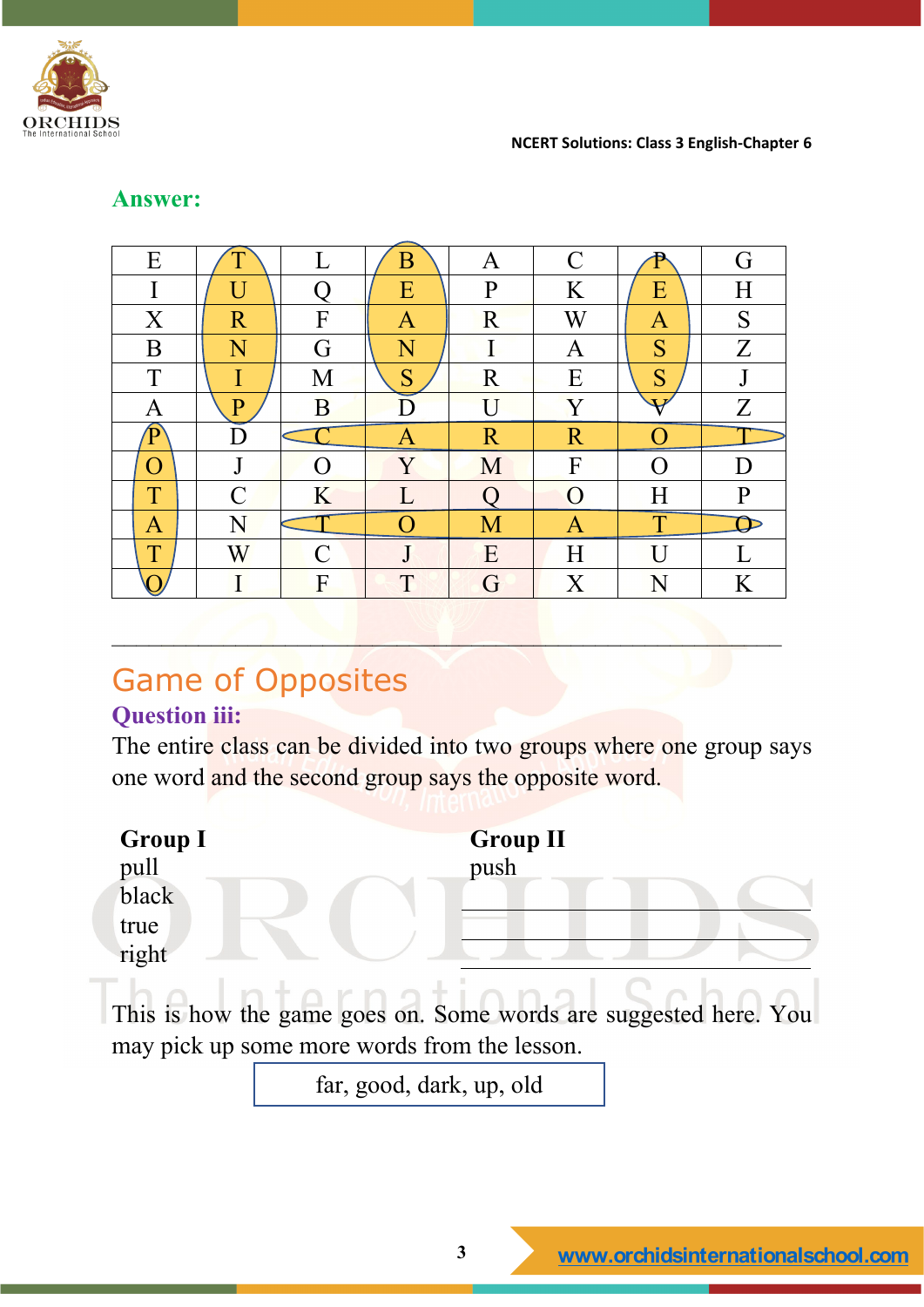

| <b>Answer:</b> |                 |
|----------------|-----------------|
| <b>Group I</b> | <b>Group II</b> |
| pull           | push            |
| black          | white           |
| true           | false           |
| right          | wrong           |

For the suggested words, refer to the answer given below:

good – bad dark – light up – down old – young

# Let's Write

## **Question i:**

How do you like to eat these vegetables—raw or cooked? Say why. **Answer:**

| <b><i>Vegetables</i></b> | Raw | <b>Cooked</b> |  |
|--------------------------|-----|---------------|--|
| carrot                   | Raw | Cooked        |  |
| turnip                   |     | Cooked        |  |
| potato                   |     | Cooked        |  |
| onion                    | Raw | Cooked        |  |
| beans                    |     | Cooked        |  |

I eat the carrots and onions in a salad as it is soft to eat, but turnip, potato, and beans are too hard for me to chew. I eat turnip, potato, and beans when it is cooked.

## **Question ii:**

Name four vegetables you ate last week. Write their names here.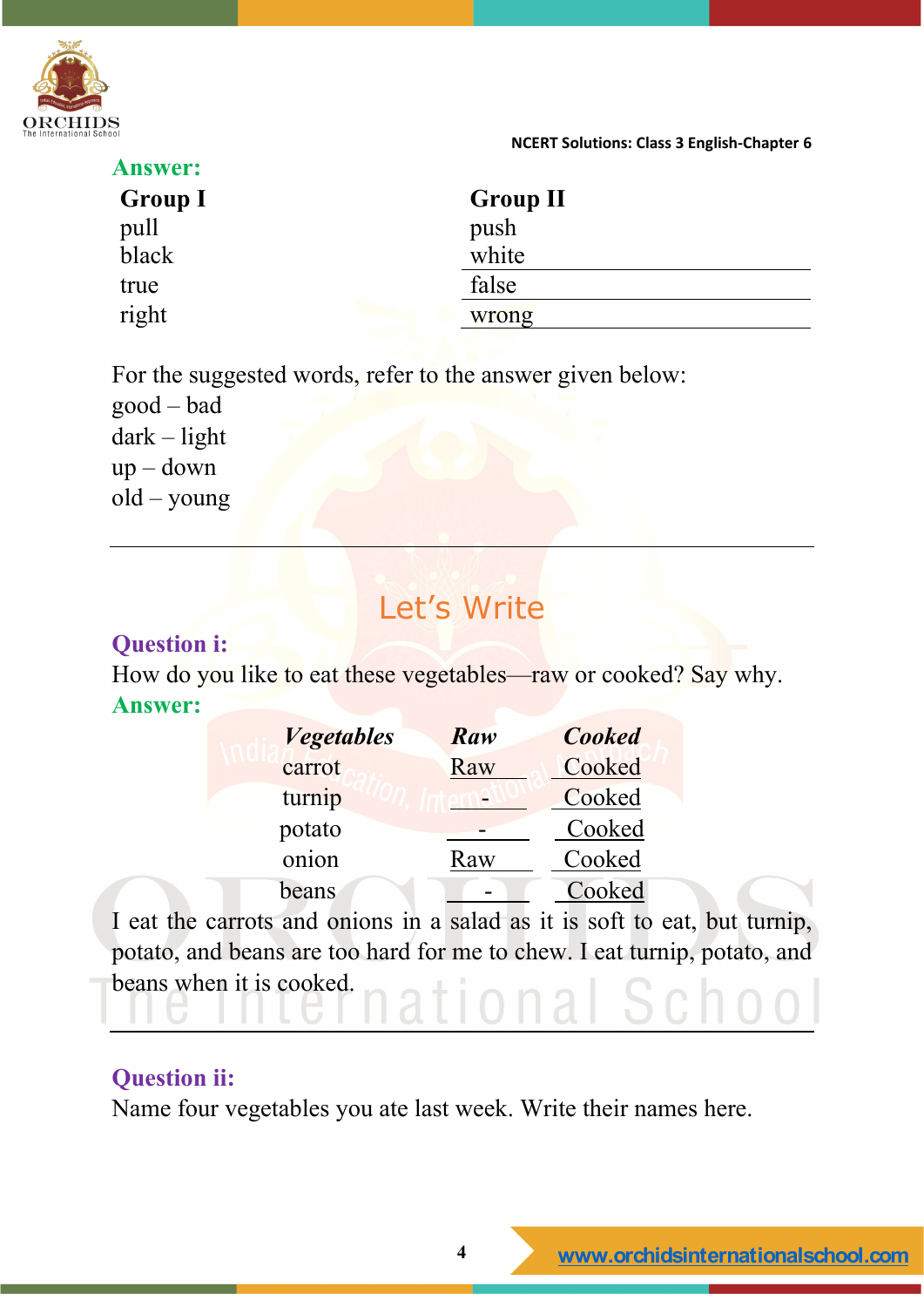

## **Answer:**

| Onion  | cauliflower |
|--------|-------------|
| Carrot | cabbage     |

## **Question iii:**

Complete these columns.

|                | One    | <b>Many</b> |  |
|----------------|--------|-------------|--|
|                | carrot | carrots     |  |
|                | turnip |             |  |
|                | onion  |             |  |
|                | potato | potatoes    |  |
|                | tomato |             |  |
|                |        |             |  |
|                |        |             |  |
| <b>Answer:</b> |        |             |  |
|                |        |             |  |
|                | One    | <b>Many</b> |  |
|                | carrot | carrots     |  |
|                | turnip | turnips     |  |
|                | onion  | onions      |  |
|                | potato | potatoes    |  |
|                | tomato | tomatoes    |  |
|                |        |             |  |
|                |        |             |  |
|                |        |             |  |

# Vocabulary

## **Question 1:**

One word in each of the following sets is different from the others. Circle the odd one out.